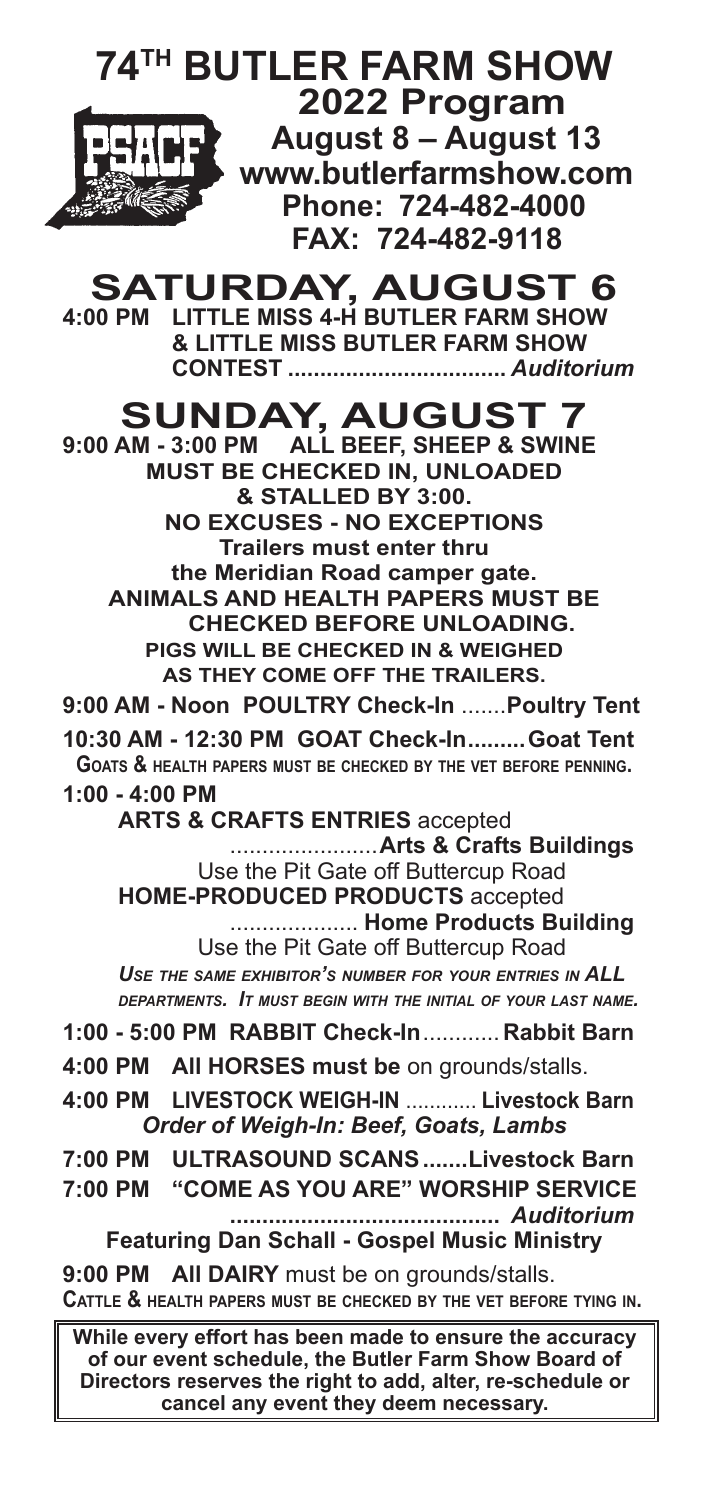|                                                                      | <b>MONDAY, AUGUST 8</b>                                                                        |  |  |
|----------------------------------------------------------------------|------------------------------------------------------------------------------------------------|--|--|
|                                                                      | <b>GATES OPEN - 8:30 AM TO 11 PM</b>                                                           |  |  |
|                                                                      | (TENT GATE OPENS AT 3)                                                                         |  |  |
|                                                                      | ADMISSION - \$10.00 PER PERSON,                                                                |  |  |
|                                                                      | <b>INCLUDES RIDES &amp; GRANDSTAND</b>                                                         |  |  |
|                                                                      | <b>FARM SHOW SOUVENIRS AVAILABLE!</b>                                                          |  |  |
|                                                                      | 9:00 All exhibits must be in place for opening<br>(Except where judging is occurring)          |  |  |
|                                                                      | 9:00 POULTRY Breed & Market Show  Poultry Tent                                                 |  |  |
|                                                                      | <b>TENT CLOSED DURING JUDGING.</b>                                                             |  |  |
|                                                                      |                                                                                                |  |  |
| 9:00                                                                 | Arts & Crafts/Home-Produced ProductsJudging                                                    |  |  |
|                                                                      | <b>BUILDINGS ARE CLOSED DURING JUDGING AND SET-UP.</b>                                         |  |  |
| 11:00                                                                | <b>GOAT</b> Market, Showmanship, Cart,<br>Type & Boer Show  Dairy Pavilion                     |  |  |
|                                                                      | <b>RIDES OPEN AT 4:00 PM TODAY ONLY.</b>                                                       |  |  |
|                                                                      | <b>Special FREE Shows Each Day!</b>                                                            |  |  |
|                                                                      | <b>JOHN BUNDY &amp; MORGAN</b>                                                                 |  |  |
|                                                                      | (Magic, Illusions & More)                                                                      |  |  |
|                                                                      | performing on the Free Stage by the Dairy Barns.                                               |  |  |
|                                                                      | Free Stage Sponsored by LOLA Energy                                                            |  |  |
|                                                                      | <b>AIM HIGH CANINES</b> (Amazing Performing Dogs)<br>located on the Midway near the Tent Gate. |  |  |
|                                                                      | Plus, strolling the grounds,                                                                   |  |  |
|                                                                      | <b>KEVIN ADAIR</b> (The Stilt Walker) and                                                      |  |  |
|                                                                      | <b>DOUG DREWES' OX DYNASTY</b>                                                                 |  |  |
|                                                                      | (Team of actual working oxen).                                                                 |  |  |
|                                                                      | 1:00 HOG Showmanship  Livestock Barn                                                           |  |  |
| 4:00                                                                 |                                                                                                |  |  |
|                                                                      | Home-Produced Products Building  Open                                                          |  |  |
|                                                                      | (Approx. Time)                                                                                 |  |  |
| 4:00                                                                 | Log Pulling Contest  Elmer's Corral                                                            |  |  |
|                                                                      | <b>SINGLE HITCHES FOLLOWED BY TEAM HITCHES</b>                                                 |  |  |
|                                                                      | 6:00 MARKET HOG SHOW  Livestock Barn                                                           |  |  |
|                                                                      | <b>SPECIAL EVENT</b>                                                                           |  |  |
|                                                                      | 6:30 WATERMELON EATING CONTESTAuditorium                                                       |  |  |
|                                                                      | ALL ARE WELCOME!<br><b>HOSTED BY THE JUNIOR BOARD.</b>                                         |  |  |
|                                                                      | REGISTRATION OPENS AT 6:00. SEE PAGE 3 FOR MORE INFO.                                          |  |  |
| 7:00                                                                 | LIZ & LETA - 2 SWEET FARM GIRLS WITH A SONG                                                    |  |  |
|                                                                      |                                                                                                |  |  |
| 7:00                                                                 | <b>BAKED GOODS AUCTION  Dairy Pavilion</b>                                                     |  |  |
|                                                                      | <b>BUY THE BEST THAT BUTLER COUNTY BRINGS!</b>                                                 |  |  |
| 7:00                                                                 | MINI MODIFIED TRACTOR PULL                                                                     |  |  |
|                                                                      | Randy L. Kummer Arena<br><b>FREE ADMISSION TO GRANDSTAND</b>                                   |  |  |
| (For information about entering, contact Jim Walden at 814-795-2315) |                                                                                                |  |  |
|                                                                      | ABSOLUTELY NO ADMISSION REFUNDS!                                                               |  |  |
|                                                                      |                                                                                                |  |  |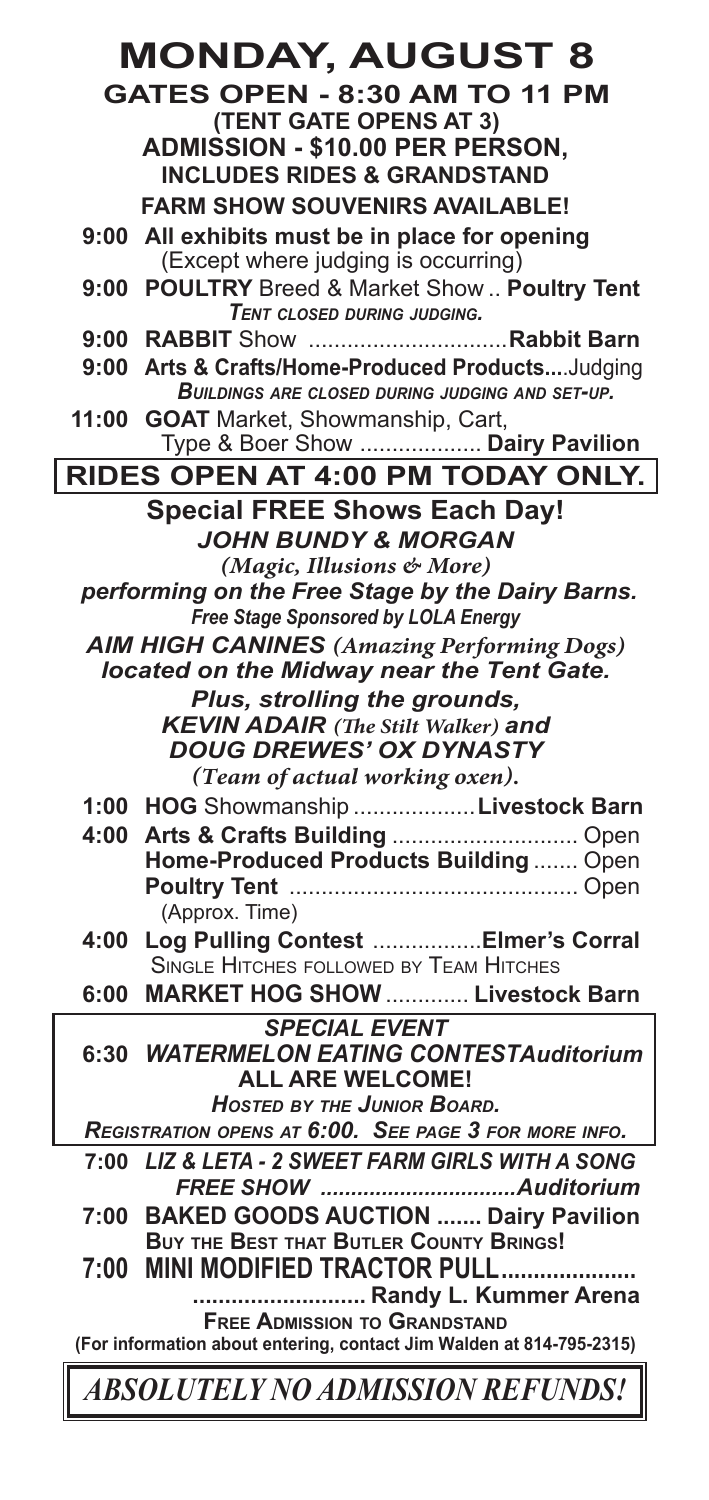|                                                             | <b>TUESDAY, AUGUST 9</b>                                                                       |  |  |
|-------------------------------------------------------------|------------------------------------------------------------------------------------------------|--|--|
| <b>GATES OPEN - 8:30 AM TO 11 PM</b>                        |                                                                                                |  |  |
|                                                             | (TENT GATE OPENS AT 3)                                                                         |  |  |
|                                                             | <b>ADMISSION - \$10.00 PER PERSON,</b>                                                         |  |  |
|                                                             | <b>INCLUDES RIDES &amp; GRANDSTAND</b>                                                         |  |  |
| 9:00                                                        | DRAFT HORSE, HAFLINGER, PONY & MINI                                                            |  |  |
|                                                             |                                                                                                |  |  |
| 9:00                                                        | Jr. DAIRY Showmanship &                                                                        |  |  |
|                                                             |                                                                                                |  |  |
| 9:00                                                        | Jr. RABBIT Showmanship  Rabbit Barn                                                            |  |  |
| 9:00                                                        | Jr. POULTRY Showmanship NEW Poultry Tent                                                       |  |  |
| 10:00                                                       | SHEEP Breed Show Livestock Barn                                                                |  |  |
|                                                             | 12:00 SHEEP Showmanship  Livestock Barn                                                        |  |  |
|                                                             | ALL RIDES OPEN AT 1:00 PM.                                                                     |  |  |
|                                                             | <b>Special FREE Shows Each Day!</b>                                                            |  |  |
|                                                             | <b>JOHN BUNDY &amp; MORGAN</b>                                                                 |  |  |
|                                                             | (Magic, Illusions & More)                                                                      |  |  |
|                                                             | performing on the Free Stage by the Dairy Barns.                                               |  |  |
|                                                             | Free Stage Sponsored by LOLA Energy                                                            |  |  |
|                                                             | <b>AIM HIGH CANINES</b> (Amazing Performing Dogs)<br>located on the Midway near the Tent Gate. |  |  |
|                                                             |                                                                                                |  |  |
|                                                             | Plus, strolling the grounds,<br><b>KEVIN ADAIR</b> (The Stilt Walker) and                      |  |  |
|                                                             | <b>DOUG DREWES' OX DYNASTY</b>                                                                 |  |  |
|                                                             | (Team of actual working oxen).                                                                 |  |  |
|                                                             | 1:00 PEDAL TRACTOR PULL for 3-9 year olds                                                      |  |  |
|                                                             | Randy L. Kummer Arena                                                                          |  |  |
|                                                             | Sponsored by West Central Equipment                                                            |  |  |
| 1:00                                                        | Pet Education (RABBITS)  Rabbit Barn                                                           |  |  |
| 1:00                                                        | <b>EQUINE</b> Best of Breeds & Best of Show                                                    |  |  |
|                                                             | (Approx. Time) Elmer's Corral                                                                  |  |  |
| 2:00                                                        | <b>EQUINE</b> Showmanship                                                                      |  |  |
| 2:00                                                        | (Approx. Time) Elmer's Corral<br>Lead Line Preparation Livestock Barn                          |  |  |
| 3:00                                                        | LEAD LINE Contest Livestock Barn                                                               |  |  |
|                                                             | <b>MUST SUBMIT ENTRY BY JULY 14.</b>                                                           |  |  |
| 4:00                                                        | Threshing Demonstrations  Antique Area                                                         |  |  |
| & 7:00                                                      | WEATHER PERMITTING & MANPOWER AVAILABLE.                                                       |  |  |
| 6:00                                                        | <b>MARKET LAMB SHOW Livestock Barn</b>                                                         |  |  |
|                                                             | 6:30 DRAFT HORSE & HAFLINGER                                                                   |  |  |
|                                                             | Single Hitch Show  Elmer's Corral                                                              |  |  |
| 7:00                                                        |                                                                                                |  |  |
| & 9:00                                                      | <b>FREE SHOWS - JERRY LEE LEWIS IMPERSONATOR</b>                                               |  |  |
|                                                             |                                                                                                |  |  |
|                                                             |                                                                                                |  |  |
|                                                             | <b>FREE ADMISSION TO THE GRANDSTANDS.</b><br><b>Limited Pro/Super Farm Tractors,</b>           |  |  |
| Pro Stock/Super Stock Tractors,                             |                                                                                                |  |  |
| <b>Super Stock 4X4 Trucks</b><br><b>Pro Modified Trucks</b> |                                                                                                |  |  |
| (More information Dept. 22, Sect. 101)                      |                                                                                                |  |  |
|                                                             | THE RIDES WILL BE CLOSED ON A ROTATING BASIS                                                   |  |  |

*FOR AN HOUR EACH DAY FOR SAFETY INSPECTIONS.*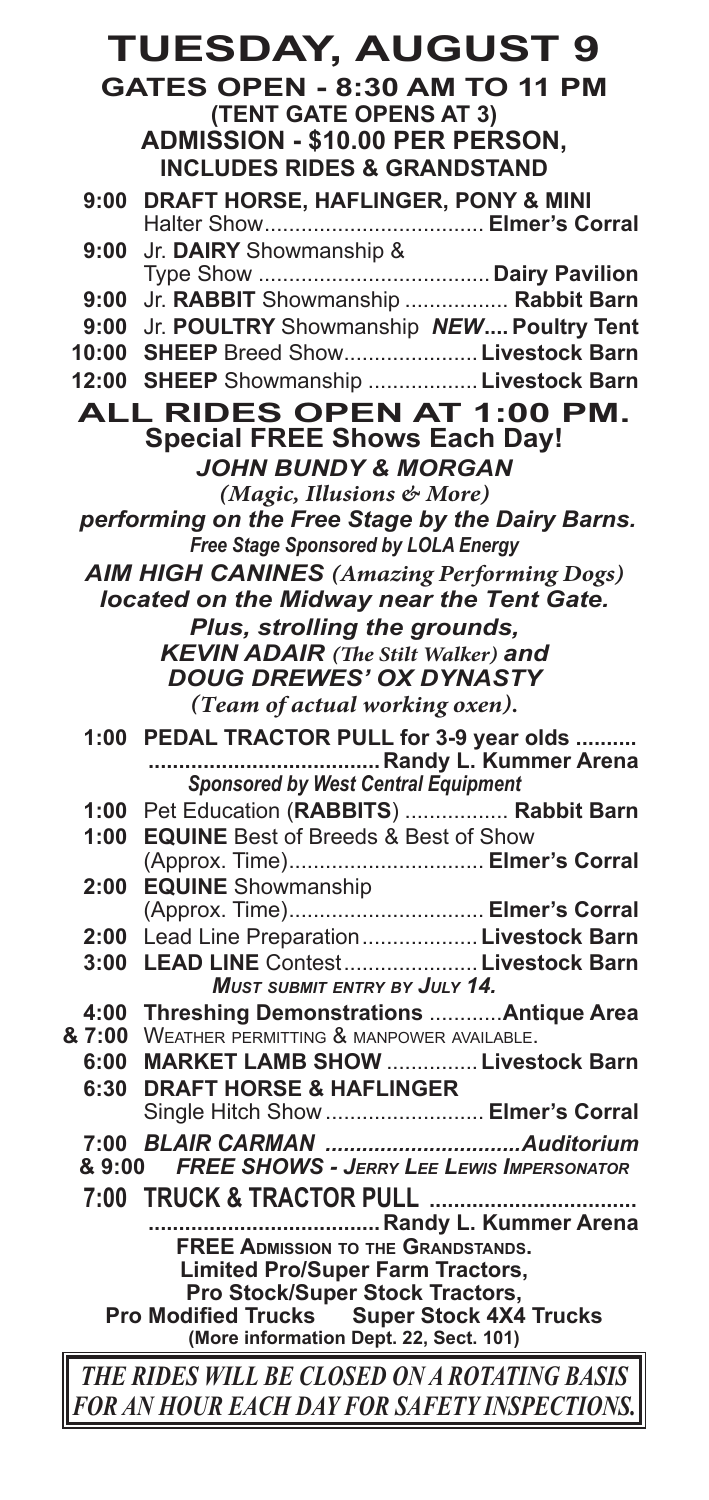### **WEDNESDAY, AUGUST 10 GATES OPEN - 8:30 AM TO 11 PM (TENT GATE OPENS AT 3) ADMISSION - \$10.00 PER PERSON FARM SHOW SOUVENIRS AVAILABLE! 8:30 4-H ALPACA** Showmanship &  **Obstacle Courses** ................. **Dairy Pavilion 10:00 4-H DEMONSTRATIONS** ................*Auditorium* **12:00 BEEF** Showmanship & Breed Show ........................... **Livestock Barn 12:00 GOAT Costume Contest** .............. **Dairy Pavilion ALL RIDES OPEN AT 1:00 PM. Special FREE Shows Each Day!** *JOHN BUNDY & MORGAN (Magic, Illusions & More) performing on the Free Stage by the Dairy Barns. Free Stage Sponsored by LOLA Energy AIM HIGH CANINES (Amazing Performing Dogs) located on the Midway near the Tent Gate. Plus, strolling the grounds, KEVIN ADAIR (The Stilt Walker) and DOUG DREWES' OX DYNASTY (Team of actual working oxen).* **1:00 Goat Obstacle Course** .............. **Dairy Pavilion 2:00 PONY & MINI HORSE** Hitch Show ...............................**Elmer's Corral 2:30 Barnyard Olympics**................... **Dairy Pavilion Open to anyone under 18 (Do not have to be in 4-H or FFA) 3:00 4-H STEAM Judging** (Set up at 1:00)**....***Auditorium* **4:00 Threshing Demonstrations** ........**Antique Area** WEATHER PERMITTING & MANPOWER AVAILABLE. **6:00 MARKET BEEF SHOW**............ **Livestock Barn 6:30 DRAFT HORSE & HAFLINGER** Multiple Hitch Show ..................**Elmer's Corral 7:00** *REMINGTON RYDE........................Auditorium* **& 9:00** *FREE SHOWS - Nationally known, National Award Winning Bluegrass Band* **7:00 4-WHEEL DRIVE PULLING CONTEST............. ............................... Randy L. Kummer Arena FREE Admission to the Grandstands. 7,000# Street Stock 6,750# Performance Street Stock 8,750# Street Stock Diesel 8,000# 2.6 Smooth Bore Diesel Ltd. 6,200# Pro Stock (More information Dept. 22, Sect. 102) 8:00 CHEESE AUCTION.................... Dairy Pavilion Choice Cheese from Contented Cows!**

*There's Always Something to Do and See at the Butler Farm Show!*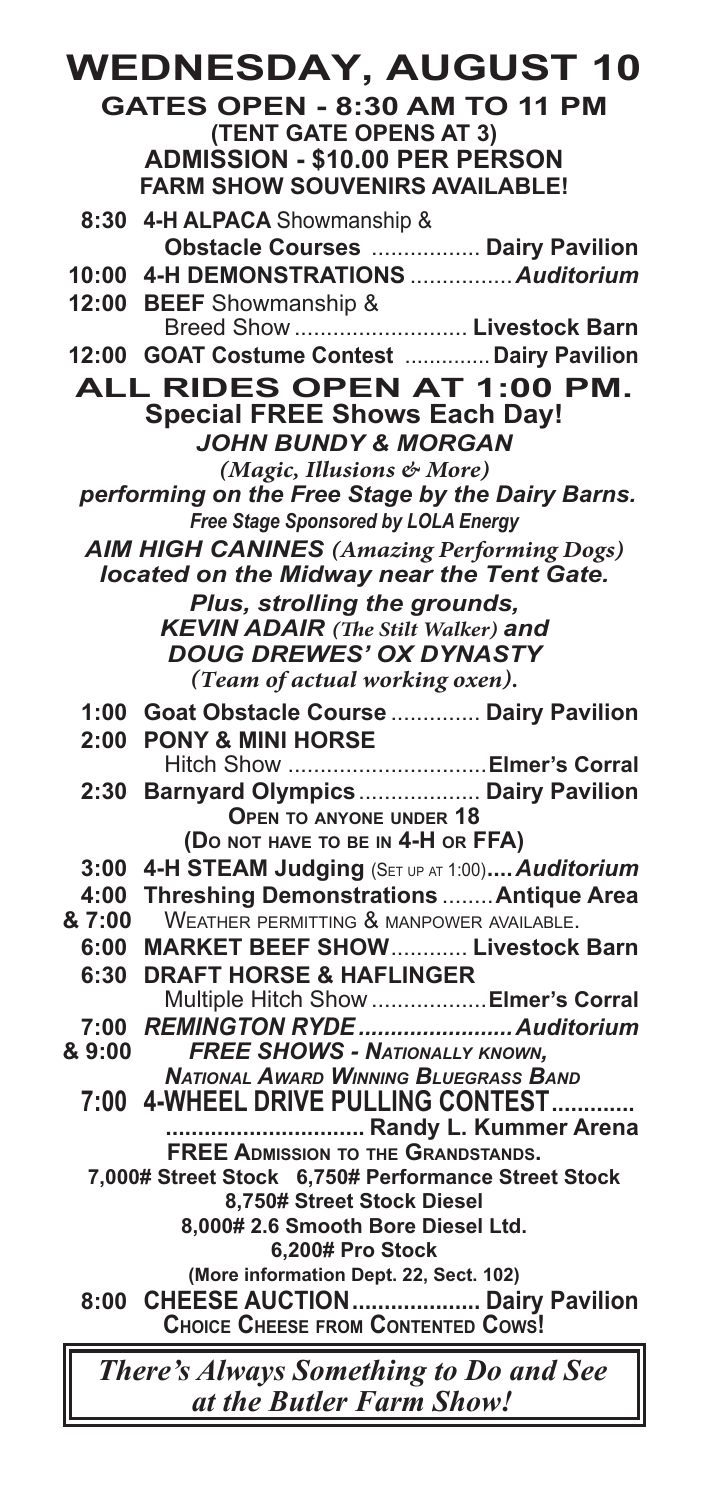**THURSDAY, AUGUST 11**

*MILITARY PERSONNEL & VETERANS ADMITTED FREE WITH VALID MILITARY ID*

**GATES OPEN - 8:30 AM TO 11 PM (TENT GATE OPENS AT 3) ADMISSION - \$10.00 PER PERSON, INCLUDES RIDES & GRANDSTAND**

**9:00 TRACTOR HANDLING Contest........................ ............................... Randy L. Kummer Arena** *Must submit entry by July 14. (Dept. 10, Sect. 22) Tractors donated by West Central Equipment*

**9:00 AYRSHIRE** Cattle Show ............. **Dairy Pavilion BROWN SWISS** Show **MILKING SHORTHORN** Show

**10:00 4-H RABBIT Hopping Contest** ......*Auditorium*

**10:30 GUERNSEY** Cattle Show ........... **Dairy Pavilion** (Approx. Time) Followed by **HOLSTEIN** Show

**ALL RIDES OPEN AT 1:00 PM. Special FREE Shows Each Day!** *JOHN BUNDY & MORGAN*

*(Magic, Illusions & More) performing on the Free Stage by the Dairy Barns. Free Stage Sponsored by LOLA Energy*

*AIM HIGH CANINES (Amazing Performing Dogs) located on the Midway near the Tent Gate.*

> *Plus, strolling the grounds, KEVIN ADAIR (The Stilt Walker) and DOUG DREWES' OX DYNASTY (Team of actual working oxen).*

**1:00 JERSEY** Cattle Show ................. **Dairy Pavilion** (Approx. Time)

## **4:00 Threshing Demonstrations** ........**Antique Area**

- WEATHER PERMITTING & MANPOWER AVAILABLE.
- 6:00 Eagle Bowl Farm Show Family Entries Due

**5:30 LIVESTOCK SALE OPENING CEREMONIES**

**6:00 ANNUAL JUNIOR LIVESTOCK SALE.............. ............................................... Livestock Barn Feed your Family; Fill your Freezer! Sale Order — Charity Animal, Poultry, Hogs,**

**Goats, Lambs, Rabbits, & Beef**

**7:00** *THE HAY DAY BAND ......................Auditorium*

**& 9:00** *FREE SHOWS - Traditional Country Music*

**7:00 FIGURE 8 RACES... Randy L. Kummer Arena FREE Admission to the Grandstands.**

*Covered Grandstands! The shows will go on, rain or shine!*

*THE RIDES WILL BE CLOSED ON A ROTATING BASIS FOR AN HOUR EACH DAY FOR SAFETY INSPECTIONS.*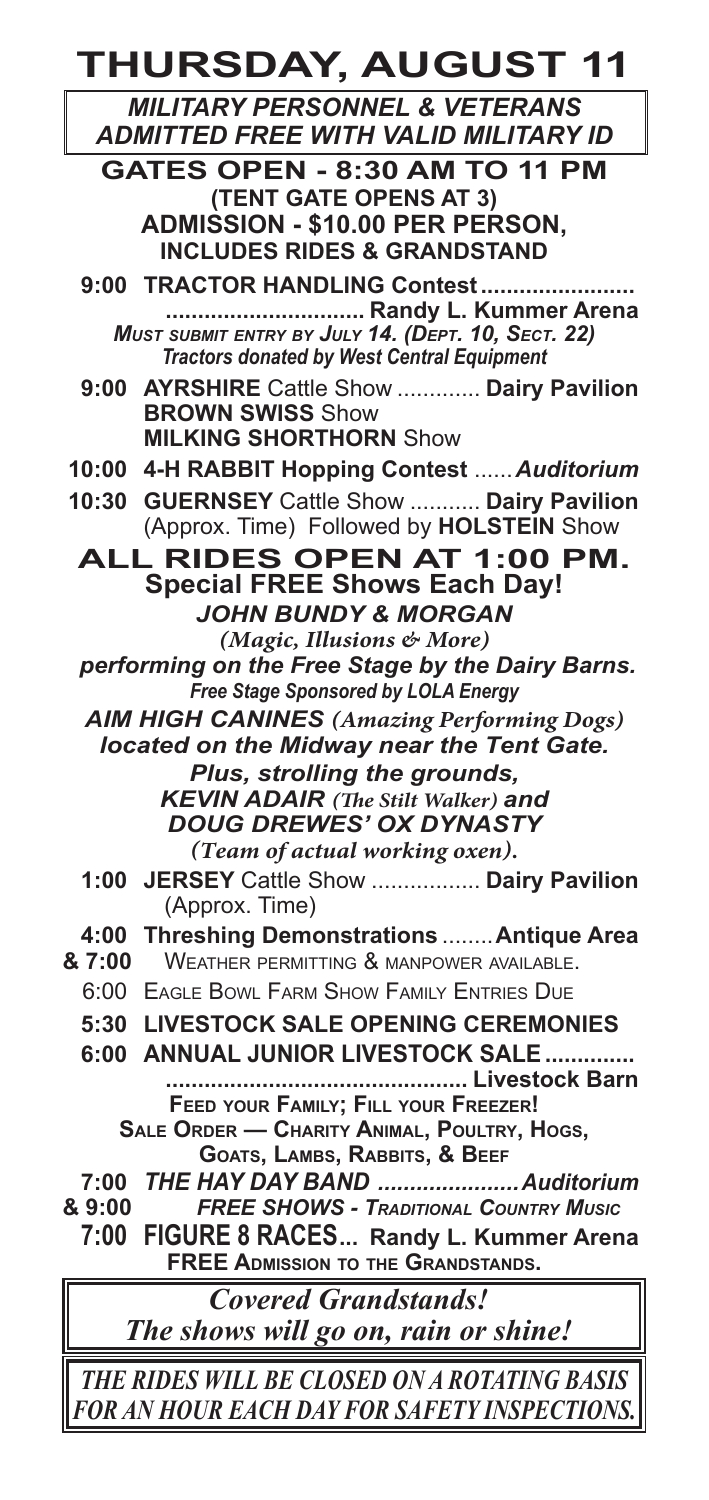## **FRIDAY, AUGUST 12**

**GATES OPEN - 8:30 AM TO 11 PM (TENT GATE OPENS AT 3) ADMISSION - \$10.00 PER PERSON FARM SHOW SOUVENIRS AVAILABLE!**

**ALL RIDES OPEN AT 1:00 PM. Special FREE Shows Each Day!** *JOHN BUNDY & MORGAN*

*(Magic, Illusions & More) performing on the Free Stage by the Dairy Barns. Free Stage Sponsored by LOLA Energy*

*AIM HIGH CANINES (Amazing Performing Dogs)*

*located on the Midway near the Tent Gate. Plus, strolling the grounds, KEVIN ADAIR (The Stilt Walker) and DOUG DREWES' OX DYNASTY (Team of actual working oxen).*

- **4:00 POULTRY** Costume Contest ...... **Dairy Pavilion**
- **4:00 Threshing Demonstrations** ........**Antique Area**
- **& 7:00** Weather permitting & manpower available.
	- **5:00 DAIRY** PeeWee Showmanship**... Dairy Pavilion** *Must submit entry by July 14.*

### *FUN EVENT*

| 5:30 Calf Dress-Up Contest Dairy Pavilion<br><b>CONTACT CARA STEPHENSON FOR ENTRY INFORMATION.</b> |  |
|----------------------------------------------------------------------------------------------------|--|
| <b>6:00 JIM MINTON MEMORIAL</b><br><b>PONY PULLING CONTEST Elmer's Corral</b>                      |  |

| 6:30 BEEKEEPING Demonstration |  |  |                                          |  |
|-------------------------------|--|--|------------------------------------------|--|
|                               |  |  | by Local Beekeepers  Home Products Bldg. |  |

- **7:00 AWARDS PROGRAM .............. Livestock Barn**
- **7:00** *SECOND HAND BAND...................Auditorium*
- **& 9:00** *FREE SHOWS Traditional Country Music*

**7:00 WORLD'S LARGEST DEMOLITION DERBY.... ............................... Randy L. Kummer Arena FREE Admission for this event.**

- **8:30 GIANT SUNDAE......................... Dairy Pavilion**
- **9:30 4-H Dance .................................. Dairy Pavilion (For 4-H members ONLY)**

**Events may not start at the EXACT times listed here. When working with Mother Nature, people and animals, all times are subject to change!**

*THANK YOU to the hundreds of VOLUNTEERS who work tirelessly for this show. Directors, Superintendents, Asst. Supts., 4-H Leaders, Show Announcers, Clerks and Ribbon Presenters are all VOLUNTEERS.*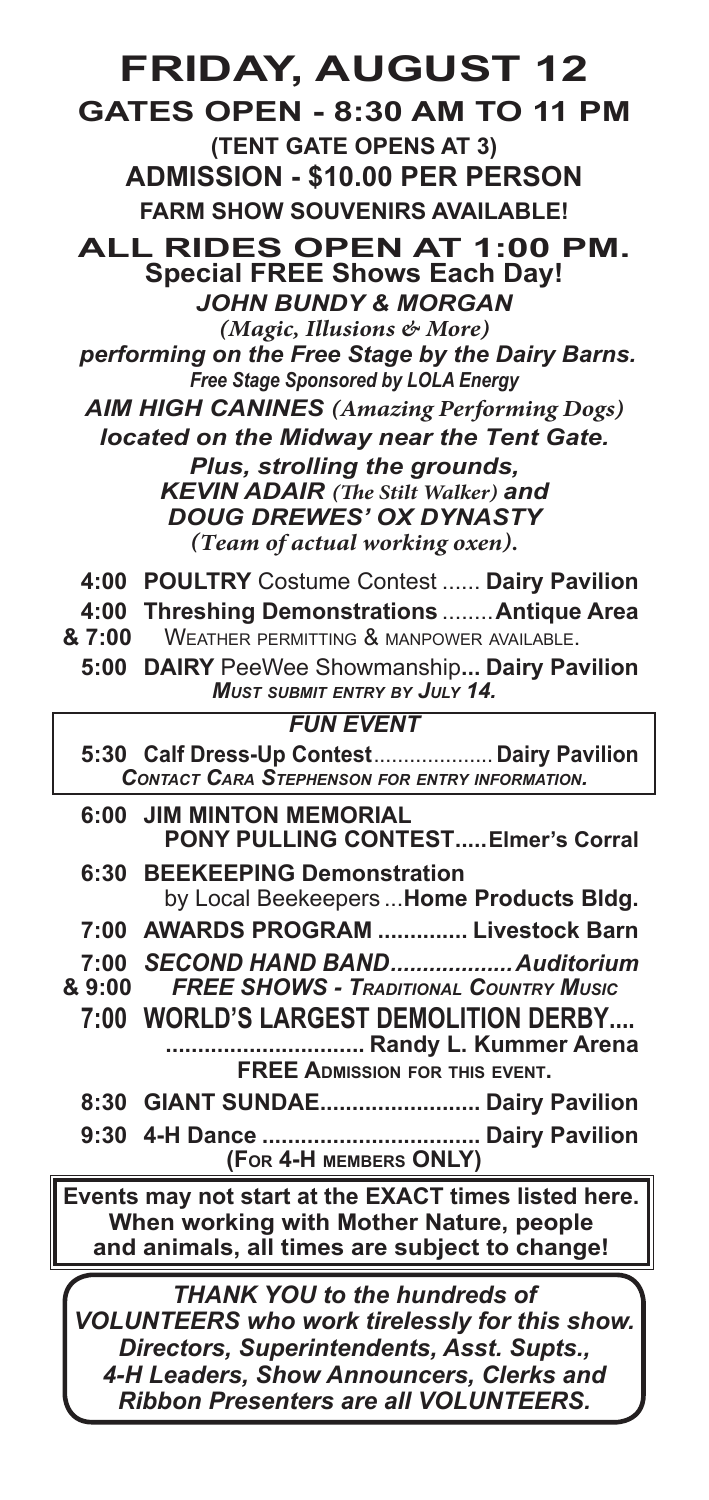# **SATURDAY, AUGUST 13**

**GATES OPEN - 8:30 AM TO 11 PM (TENT GATE OPENS AT NOON) ADMISSION - \$10.00 PER PERSON, INCLUDES RIDES & GRANDSTAND**

*SPECIAL EVENT* **9:30 SUPREME MASTER SHOWMAN CONTEST**

 **............................................... Livestock Barn**

**10:00 ALTERED/PURE STOCK/.. Randy L. Kummer Arena TOUGH FARM TRACTOR PULL (More information Dept. 22, Sect. 103) Any questions: Visit our website www.westernpapullers.com or call Chris Michel (724-789-7453).**

**ALL RIDES OPEN AT 1:00 PM. Special FREE Shows Each Day!** *JOHN BUNDY & MORGAN*

*(Magic, Illusions & More) performing on the Free Stage by the Dairy Barns. Free Stage Sponsored by LOLA Energy*

*AIM HIGH CANINES (Amazing Performing Dogs) located on the Midway near the Tent Gate.*

> *Plus, strolling the grounds, KEVIN ADAIR (The Stilt Walker) and DOUG DREWES' OX DYNASTY (Team of actual working oxen).*

**2:00 Fleece to Shawl ........................ Dairy Pavilion** Demonstration by the Butler Spinners & Weavers

**4:00 Threshing Demonstrations** ........**Antique Area**

**& 7:00** Weather permitting & manpower available.

**5:00** *OLD TIME FIDDLING, BANJO, MANDOLIN & FLAT TOP GUITAR CONTEST ...Auditorium (See Dept. 22, Section 304, for Rules)*

**6:00 - Premium Checks Available .............................. Office 8:00** BARRING POWER OUTAGES/COMPUTER CRASHES BARRING POWER OUTAGES/COMPUTER CRASHES CHECKS ALSO AVAILABLE SUNDAY 1:00 TO 2:00 AT HOME PRODUCTS BI DG.

**7:30 ROAD SEMI AND TRI-AXLE TRUCK PULL ... ............................... Randy L. Kummer Arena FREE Admission to the Grandstands. 8,000# Tough Farm, 10,000# Tough Farm Antique Modified, Tri-Axle, Road Semi (More information Dept. 22, Sect. 104)**

*THANK YOU for attending. We hope you enjoyed your visit. Mark your calendar for the 75th Butler Farm Show! AUGUST 7, 8, 9, 10, 11, & 12, 2023*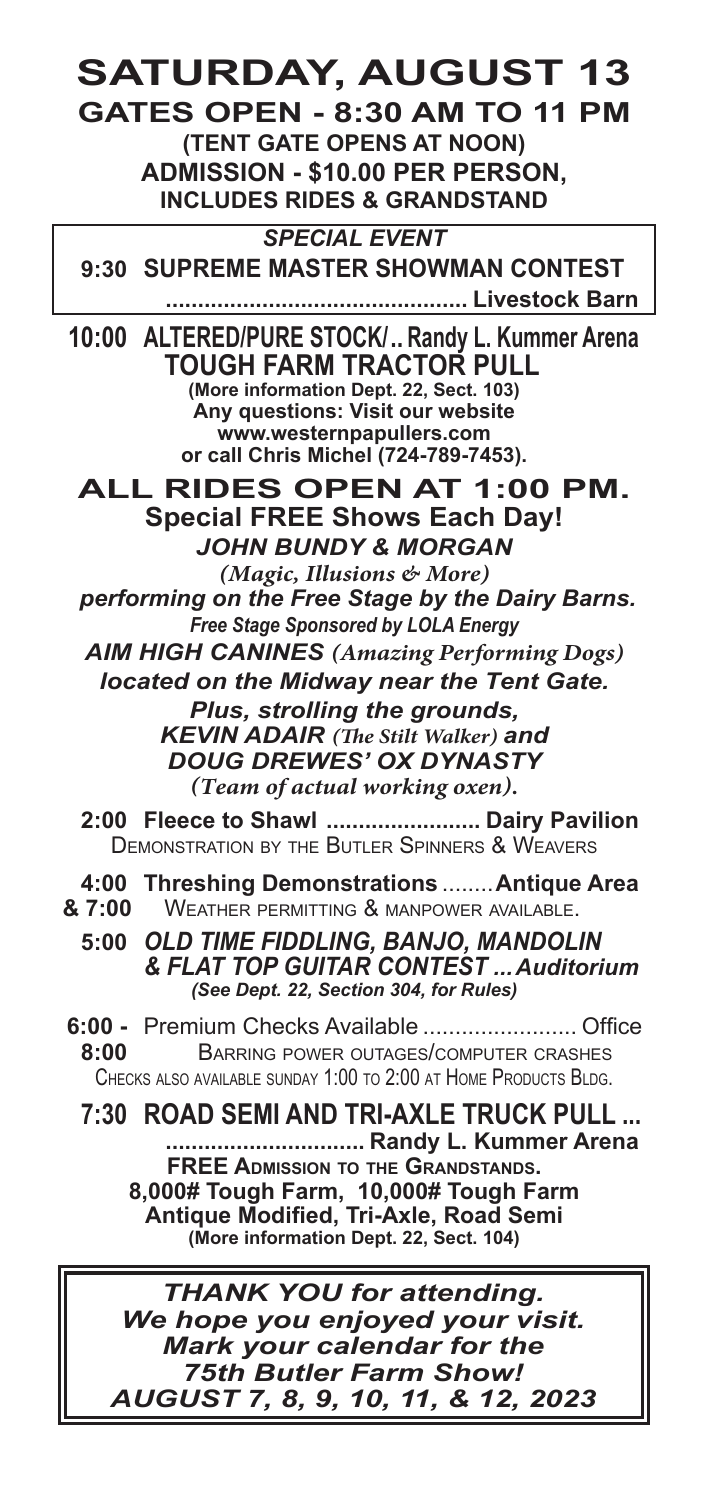## *AMERICAN HERITAGE SHOWCASE* **ANTIQUES DISPLAY**



**10:00 AM to 11:00 PM ALL SIX DAYS**



This American lifestyle then-and-now exhibition is designed to show the evolution of the technologies affecting people in their daily lives and the changes in lifestyles from early days of Pennsylvania to the present. Self-guided tours take you through a series of separate, free-standing displays, devoted to a particular facet of day-to-day life, showing the machines, devices, etc., that contributed to better lifestyles.

Since its beginning, the American Heritage Showcase has grown from only a few old mining tools and a couple of gas engines on display to over 120 antique tractors, equipment, numerous household items and threshing demonstrations.

## **BE SURE TO TOUR THIS FABULOUS EXHIBIT!**

*Be sure to visit the MOBILE AG LAB. Everything you wanted to know about ag but were afraid to ask.*

**ADVANCE TICKET SALES SPECIAL WEEKLY ADMISSION** - **BUY 6 Strip Tickets for \$40. in the Farm Show Office Starting July 1 thru August 5, 10 AM to 5 PM. Good for admission any day TO GROUNDS AND GRANDSTAND; Does NOT include rides. Use one a day OR give them to family and friends.**



*Check out our website: www.butlerfarmshow.com*

**COME to the CHEESE AUCTION WEDNESDAY, August 10, at 8:00 PM in the DAIRY PAVILION. Buy Choice Cheese from Contented Cows!**